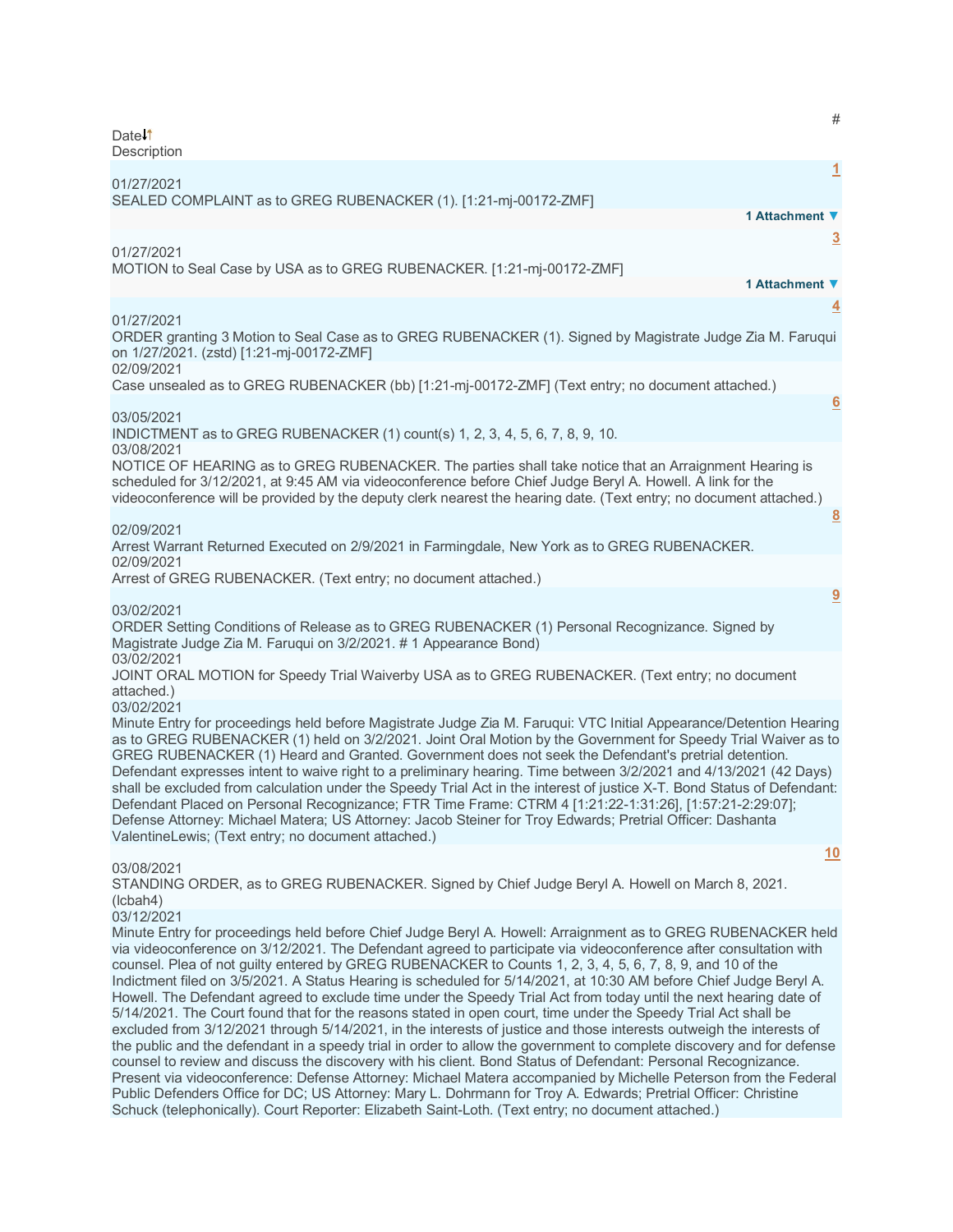| <u>12</u><br>04/21/2021                                                                                                                                                                                                                                                                                                                                                                                                                                                                                                                                                                                                                                                                                                                                                                                                                                                                                      |
|--------------------------------------------------------------------------------------------------------------------------------------------------------------------------------------------------------------------------------------------------------------------------------------------------------------------------------------------------------------------------------------------------------------------------------------------------------------------------------------------------------------------------------------------------------------------------------------------------------------------------------------------------------------------------------------------------------------------------------------------------------------------------------------------------------------------------------------------------------------------------------------------------------------|
| Unopposed MOTION for Protective Order by USA as to GREG RUBENACKER.<br>1 Attachment ▼                                                                                                                                                                                                                                                                                                                                                                                                                                                                                                                                                                                                                                                                                                                                                                                                                        |
| 04/21/2021<br>MINUTE ORDER granting 12 Motion for Protective Order as to GREG RUBENACKER. Signed by Chief Judge Beryl<br>A. Howell on 4/21/2021. (Text entry; no document attached.)                                                                                                                                                                                                                                                                                                                                                                                                                                                                                                                                                                                                                                                                                                                         |
| 13<br>04/21/2021<br>PROTECTIVE ORDER as to GREG RUBENACKER. Signed by Chief Judge Beryl A. Howell on April 21, 2021.<br>(lcbah4)                                                                                                                                                                                                                                                                                                                                                                                                                                                                                                                                                                                                                                                                                                                                                                             |
| 14<br>04/30/2021<br>LETTER by GREG RUBENACKER, construed as an Unopposed Motion to Modify Conditions of Pretrial Release.<br>"Leave to File Granted" by Chief Judge Beryl A. Howell on 4/30/2021. (bb) Modified event on 5/10/2021 (znmw).                                                                                                                                                                                                                                                                                                                                                                                                                                                                                                                                                                                                                                                                   |
| 05/03/2021<br>MINUTE ORDER (paperless), as to GREG RUBENACKER, GRANTING defendant's 14 Unopposed Motion to Modify<br>Conditions of Pretrial Release and MODIFYING defendant's curfew to require that he be at his residence from 11:00<br>PM to 3:00 AM. Signed by Chief Judge Beryl A. Howell on May 3, 2021. (Icbah4) (Text entry; no document attached.)<br>15                                                                                                                                                                                                                                                                                                                                                                                                                                                                                                                                            |
| 05/07/2021<br>Unopposed MOTION to Continue Status Hearing and Exclude Time Under the Speedy Trial Act by USA as to GREG<br>RUBENACKER.                                                                                                                                                                                                                                                                                                                                                                                                                                                                                                                                                                                                                                                                                                                                                                       |
| 1 Attachment ▼                                                                                                                                                                                                                                                                                                                                                                                                                                                                                                                                                                                                                                                                                                                                                                                                                                                                                               |
| 05/07/2021<br>MINUTE ORDER granting 15 United States' Unopposed Motion to Continue and to Exclude Time Under the Speedy<br>Trial Act as to GREG RUBENACKER. Upon consideration of the unopposed motion, it is hereby ORDERED that the<br>Status Hearing originally scheduled for May 14, 2021, shall be CONTINUED to July 16, 2021, at 9:15 AM before<br>Chief Judge Beryl A. Howell; it is FURTHER ORDERED that due to the volume and nature of potentially discovery<br>materials, and the reasonable time necessary for effective preparation by all parties, time under the Speedy Trial Act<br>shall be excluded from May 14, 2021 through July 16, 2021, in the best interests of justice and those interests<br>outweigh the interests of the public and the defendant in a speedy trial. It is SO ORDERED. Signed by Chief Judge<br>Beryl A. Howell on 5/7/2021. (Text entry; no document attached.) |
| <u>16</u><br>05/07/2021                                                                                                                                                                                                                                                                                                                                                                                                                                                                                                                                                                                                                                                                                                                                                                                                                                                                                      |
| NOTICE OF ATTORNEY APPEARANCE Laura Elizabeth Hill appearing for USA.<br>17                                                                                                                                                                                                                                                                                                                                                                                                                                                                                                                                                                                                                                                                                                                                                                                                                                  |
| 05/07/2021<br>MOTION to Exclude Time Under the Speedy Trial Actby USA as to GREG RUBENACKER. (See DE 15 to view<br>document).                                                                                                                                                                                                                                                                                                                                                                                                                                                                                                                                                                                                                                                                                                                                                                                |
| <u>18</u><br>07/09/2021<br>NOTICE OF ATTORNEY APPEARANCE: David Barry Benowitz appearing for GREG RUBENACKER                                                                                                                                                                                                                                                                                                                                                                                                                                                                                                                                                                                                                                                                                                                                                                                                 |
| <u>19</u><br>07/09/2021<br>MOTION for Leave to Appear Pro Hac Vice Michaelangelo Matera Filing fee \$ 100, receipt number ADCDC-8588047.<br>Fee Status: Fee Paid. by GREG RUBENACKER.                                                                                                                                                                                                                                                                                                                                                                                                                                                                                                                                                                                                                                                                                                                        |
| 2 Attachments ▼                                                                                                                                                                                                                                                                                                                                                                                                                                                                                                                                                                                                                                                                                                                                                                                                                                                                                              |
| 07/09/2021<br>MINUTE ORDER (paperless), as to GREG RUBENACKER, GRANTING defendant's 19 Motion for Admission Pro<br>Hac Vice. Mr. Matera may enter an appearance pro hac vice for the purpose of representing defendant in this action.<br>Counsel should register for e-filing via PACER and file a notice of appearance pursuant to LCrR 44.5(a). Click for<br>Instructions. Signed by Chief Judge Beryl A. Howell on July 9, 2021. (Icbah4) (Text entry; no document attached.)<br>20                                                                                                                                                                                                                                                                                                                                                                                                                      |
| 07/12/2021<br>NOTICE OF ATTORNEY APPEARANCE: Michaelangelo Matera appearing for GREG RUBENACKER                                                                                                                                                                                                                                                                                                                                                                                                                                                                                                                                                                                                                                                                                                                                                                                                              |
| <u>21</u>                                                                                                                                                                                                                                                                                                                                                                                                                                                                                                                                                                                                                                                                                                                                                                                                                                                                                                    |
| 07/12/2021<br>STRICKEN pursuant to Minute Order entered on 7/12/2021. First MOTION to Modify Conditions of Release by GREG<br>RUBENACKER. Modified on 7/12/2021<br>07/12/2021                                                                                                                                                                                                                                                                                                                                                                                                                                                                                                                                                                                                                                                                                                                                |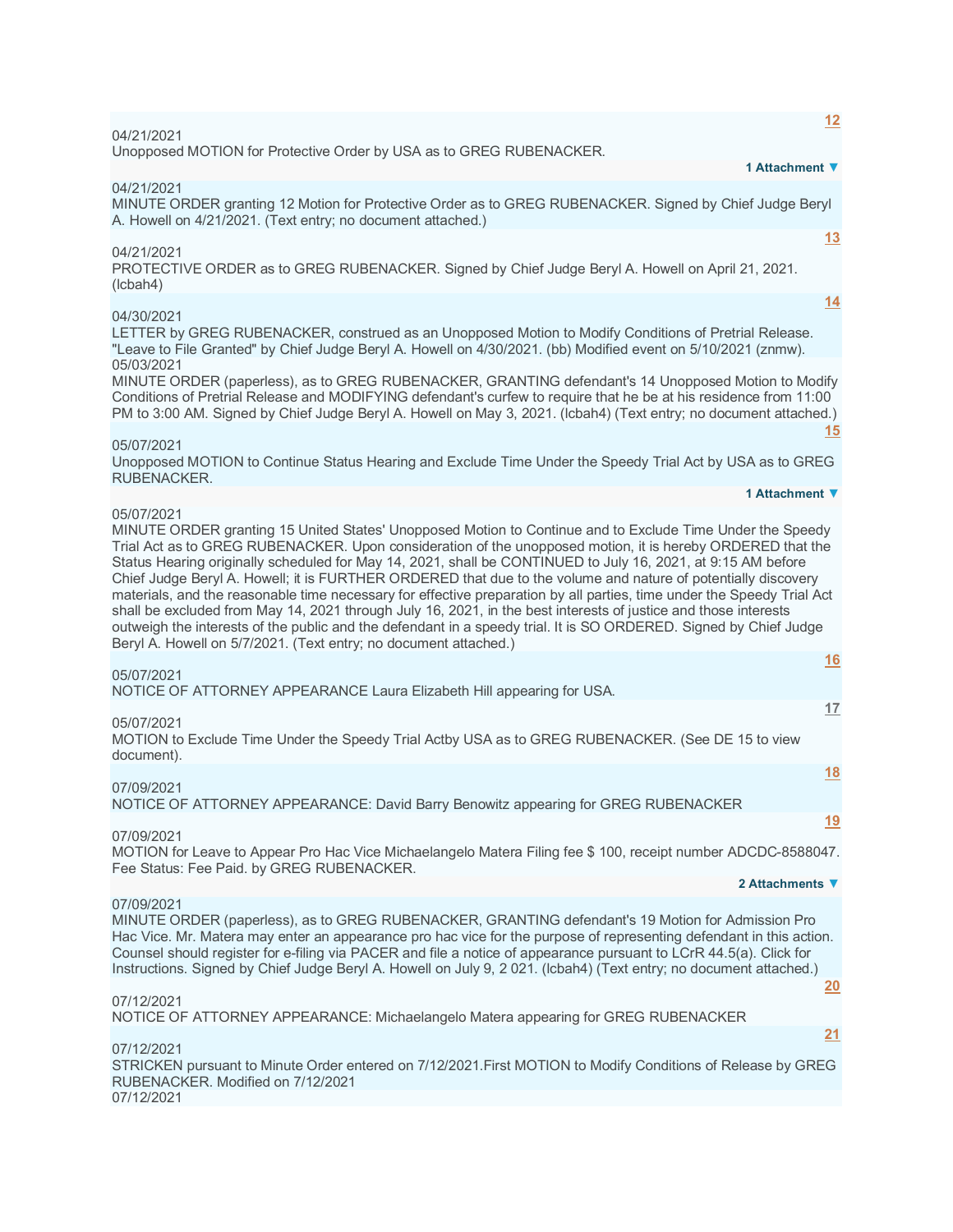MINUTE ORDER (paperless), as to GREG RUBENACKER, STRIKING defendant's 21 First Motion to Modify Conditions of Release, which fails to conform with Local Criminal Rule 49(f)(4) ("Every document shall be typed (double spaced) using a standard 8 1/2 by 11 inch word processing format (submitted electronically to the court in PDF format) and shall contain a heading under the caption describing the nature of the document.") and Local Criminal Rule 47(c) ("Each motion shall be accompanied by a proposed order."). Defense counsel is further DIRECTED to re-file a motion that conforms with the Local Rules of this Court by 4:00 pm on July 13, 2021. Signed by Chief Judge Beryl A. Howell on July 12, 2021. (lcbah4) (Text entry; no document attached.)

# 07/12/2021

**[22](javascript:void(0))**

| PRETRIAL MEMORANDUM Regarding Status of Discovery by USA as to GREG RUBENACKER |                |
|--------------------------------------------------------------------------------|----------------|
|                                                                                | 1 Attachment ▼ |
|                                                                                | 23.            |
| 07/13/2021                                                                     |                |
| First MOTION to Modify Conditions of Release by GREG RUBENACKER.               |                |
|                                                                                |                |

## 07/14/2021

MOTION to Amend/Correct 23 First MOTION to Modify Conditions of Release filed by GREG RUBENACKER by GREG RUBENACKER.

## 07/16/2021

Minute Entry for proceedings held before Chief Judge Beryl A. Howell: Status Hearing as to GREG RUBENACKER held via videoconference on 7/16/2021. The Defendant agreed to participate via videoconference after consultation with counsel. A further Status Hearing is scheduled for 10/1/2021, at 11:00 AM before Chief Judge Beryl A. Howell. Defendant's 23 First Motion to Modify Conditions of Release, denied as moot; Defendant's 24 Amended Motion to Modify Conditions of Release, heard and granted. The Court ORDERED that the Defendant's release conditions shall be modified as follows: travel restrictions shall be extended to permit travel to the Southern District of New York; the Court FURTHER ORDERED that the Defendant's curfew shall be modified to restrict the Defendant to his residence from 12:00 AM to 8:00 AM, SO ORDERED by the Court. Time excluded under the Speedy Trial Act from 7/16/2021 through 10/1/2021, in the interests of justice and those interests outweigh the interests of the public and the defendant in a speedy trial in order to give the government the opportunity to complete the production of discovery and the parties the opportunity to confer about the resolution of this case short of trial. Bond Status of Defendant: Personal Recognizance. Present via videoconference: Defense Attorney: Michael Matera; US Attorney: Troy A. Edwards Jr. and Laura E. Hill; Pretrial Officer: Christine Schuck. Court Reporter: Elizabeth Saint-Loth. (Text entry; no document attached.)

## 07/16/2021

MINUTE ORDER (paperless), as to GREG RUBENACKER, DENYING AS MOOT defendant's 23 First Motion to Modify Conditions of Release and GRANTING defendant's 24 Amended Motion to Modify Conditions of Release for the reasons discussed on the record at the hearing held July 16, 2021. Defendant's release conditions shall be modified as follows: Condition Number 7(f) is modified to permit travel to the Southern District of New York, and Condition Number 7(p) is modified to restrict the Defendant to his residence from 12:00 AM to 8:00 AM. Signed by Chief Judge Beryl A. Howell on July 16, 2021. (lcbah4) (Text entry; no document attached.) 09/20/2021

Set/Reset Hearings as to GREG RUBENACKER: Status Hearing RESCHEDULED for 9/30/2021, at 11:30 AM via videoconference before Chief Judge Beryl A. Howell. (Text entry; no document attached.)

### 09/22/2021

Consent MOTION to Continue by GREG RUBENACKER. 09/22/2021

MINUTE ORDER as to GREG RUBENACKER denying 26 Consent Motion to Adjourn Conference. DIRECTING the parties to appear for a Status Hearing on October 1, 2021, at 9:15 AM via videoconference before Chief Judge Beryl A. Howell. SO ORDERED. Signed by Chief Judge Beryl A. Howell on 9/22/2021. (Text entry; no document attached.) 10/01/2021

Minute Entry for proceedings held before Chief Judge Beryl A. Howell: Status Hearing as to GREG RUBENACKER held via videoconference on 10/1/2021; the Defendant agreed to participate via videoconference after consultation with counsel. A further Status Hearing is scheduled for 12/17/2021, at 9:00 AM before Chief Judge Beryl A. Howell. Time excluded from 10/1/2021 through 12/17/2021 under the Speedy Trial Act in the interests of justice and those interests outweigh the interests of the public and the defendant in a speedy trial in order to give the government time to complete discovery and the Defendant time to review the discovery and discuss with his counsel resolution of this matter short of trial. Bond Status of Defendant: personal recognizance. Present via videoconference: Defense Attorney: Michael Matera; US Attorney: Laura E. Hill; Pretrial Officer: Christine Schuck (telephonically). Court Reporter: Elizabeth Saint-Loth. (Text entry; no document attached.)

**[26](javascript:void(0))**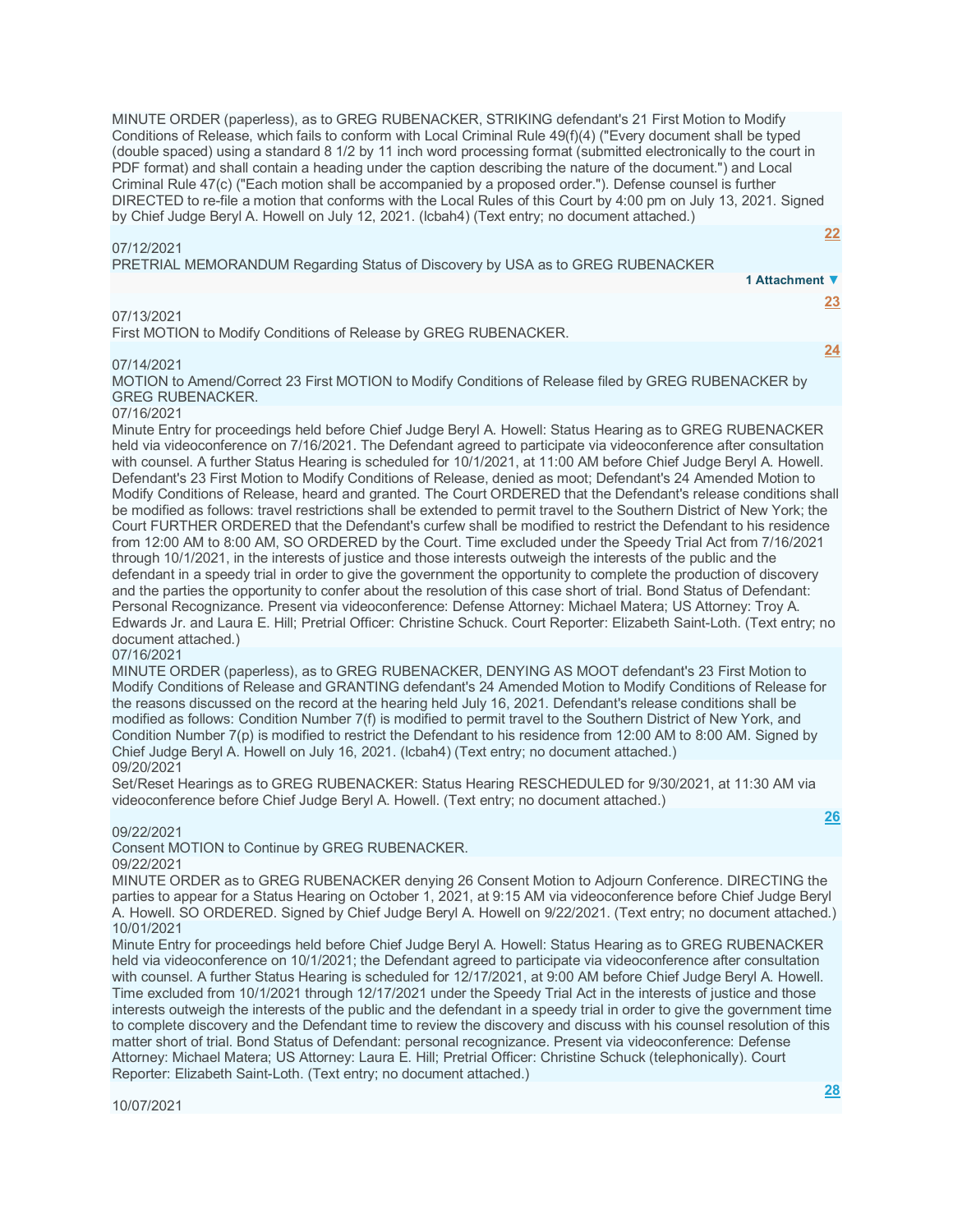NOTICE Regarding Status of Discovery as of August 23, 2021 by USA as to GREG RUBENACKER

### 10/07/2021

NOTICE Regarding Status of Discovery as of September 14, 2021 by USA as to GREG RUBENACKER

### 10/27/2021

Unopposed MOTION for Disclosure of Items Protected by Federal Rule of Criminal Procedure 6(e) and Sealed Materials by USA as to GREG RUBENACKER. **1 Attachment ▼**

### 10/28/2021

MINUTE ORDER (paperless), as to GREG RUBENACKER, GRANTING the government's 30 Unopposed Motion for Disclosure of Items Protected by Federal Rule of Criminal Procedure 6(e) and Sealed Materials, and AUTHORIZING the government, pursuant to Federal Rule of Criminal Procedure 6(e)(3)(E)(i) and the previously entered protective order governing discovery in this case, to provide to defendant, and any co-defendants who may later be joined, materials protected by Federal Rule of Criminal Procedure 6(e), insofar as such disclosure is necessary for the government to comply with its discovery and disclosure obligations. Signed by Chief Judge Beryl A. Howell on October 28, 2021. (lcbah4) (Text entry; no document attached.)

### 10/29/2021

NOTICE Regarding Status of Discovery as of October 21, 2021 by USA as to GREG RUBENACKER

### 11/08/2021

NOTICE Regarding Status of Discovery as of November 5, 2021 by USA as to GREG RUBENACKER

## 11/10/2021

SUPERSEDING INDICTMENT as to GREG RUBENACKER (1) count(s) 1s, 2s, 3s, 4s, 5s, 6s, 7s, 8s, 9s, 10s. 11/12/2021

NOTICE OF HEARING as to GREG RUBENACKER. The parties shall take notice that an Arraignment is scheduled for 11/19/2021, at 9:15 AM via videoconference before Chief Judge Beryl A. Howell. (Text entry; no document attached.)

# 11/19/2021

Minute Entry for proceedings held before Chief Judge Beryl A. Howell: Arraignment as to GREG RUBENACKER held via videoconference on 11/19/2021; the Defendant agreed to participate via videoconference after consultation with counsel. Defendant arraigned on Count 1s, 2s, 3s, 4s, 5s, 6s, 7s, 8s, 9s, 10s of the Superseding Indictment filed on 11/10/2021; reading of the Indictment waived; plea of not guilty entered by Defendant GREG RUBENACKER as to all counts of the Superseding Indictment. Status Hearing previously scheduled for 12/17/2021, will remain as scheduled. Bond Status of Defendant: Personal Recognizance. Present: Defense Attorney: Michael Matera; US Attorney: Laura E. Hill; Pretrial Officer: Christine Schuck (telephonically). Court Reporter: Elizabeth Saint-Loth. (Text entry; no document attached.)

#### 12/17/2021

Minute Entry for proceedings held before Chief Judge Beryl A. Howell: Status Hearing as to GREG RUBENACKER held via videoconference on 12/17/2021; the Defendant agreed to participate via videoconference after consultation with counsel. Plea Agreement Hearing scheduled for 1/14/2022, at 11:15 AM via videoconference before Chief Judge Beryl A. Howell. Time excluded under the Speedy Trial Act from 12/17/2021 through 1/14/2022, in the interests of justice and those interests outweigh the interests of the public and the defendant in a speedy trial in order to give the parties time to complete discussions about a disposition short of trial. Bond Status of Defendant: Personal Recognizance. Present via videoconference: Defense Attorney: Michael Matera; US Attorney: Troy A. Edwards Jr.; Pretrial Officer: Christine Schuck (telephonically). Court Reporter: Elizabeth Saint-Loth. (Text entry; no document attached.)

### 01/07/2022

MINUTE ORDER (paperless), as to GREG RUBENACKER, DIRECTING the parties, by noon on January 12, 2022, to submit jointly a report that: (1) identifies the video evidence on which the factual statements in the Statement of Offense associated with defendant's plea are based, including the length and source(s) of each video; and (2) provides the parties' positions on whether this video evidence may be made publicly available without restriction; and FURTHER DIRECTING the government, concurrently with such filing, to make any referenced video evidence available for the Court's review. Signed by Chief Judge Beryl A. Howell on January 7, 2022. (lcbah4) (Text entry; no document attached.)

#### 01/07/2022

Set/Reset Deadlines as to GREG RUBENACKER: Response to Order of the Court due by noon on 1/12/2022. (Text entry; no document attached.)

01/08/2022

**[29](javascript:void(0))**

**[30](javascript:void(0))**

**[31](javascript:void(0))**

**[32](javascript:void(0))**

**[33](javascript:void(0))**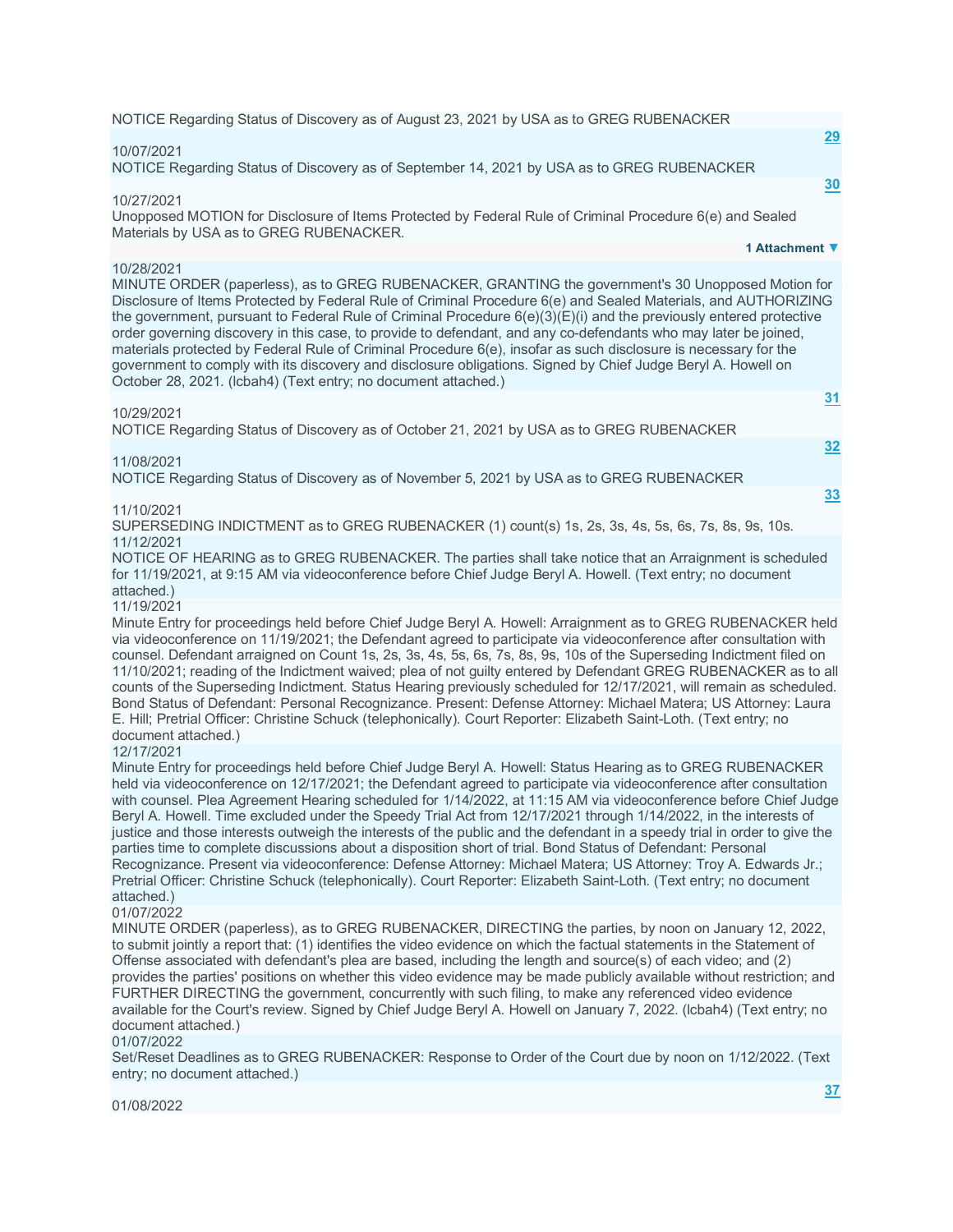Joint MOTION to Continue Change of Plea Hearing by USA as to GREG RUBENACKER. 01/10/2022

MINUTE ORDER as to GREG RUBENACKER, granting 37 United States' and Defendant's Joint Motion to Continue Change of Plea Hearing and Deadlines in January 7, 2022, Minute Order, and Exclude Time Under the Speedy Trial Act. Upon consideration of the joint motion, it is hereby ORDERED that the Plea Agreement Hearing currently scheduled for January 14, 2022, is CONTINUED to January 28, 2022, at 10:00 AM via videoconference before Chief Judge Beryl A. Howell; it is FURTHER ORDERED that time under the Speedy Trial Act is excluded from January 14, 2022 through January 28, 2022, in the interests of justice and those interests outweigh the interests of the public and the defendant in a speedy trial. SO ORDERED. Signed by Chief Judge Beryl A. Howell on 1/10/2022. (Text entry; no document attached.)

### 01/21/2022

Joint MOTION to Continue Change of Plea Hearing by USA as to GREG RUBENACKER. 01/24/2022

MINUTE ORDER granting 38 United States' and Defendant's Joint Motion to Continue Change of Plea Hearing and Exclude Time Under the Speedy Trial Act as to GREG RUBENACKER. Upon consideration of the joint motion, it is hereby ORDERED that the Plea Agreement Hearing currently scheduled for January 28, 2022, shall be CONTINUED to February 11, 2022, at 9:30 AM via videoconference before Chief Judge Beryl A. Howell; it is FURTHER ORDERED that time under the Speedy Trial Act shall be excluded from January 28, 2022 through February 11, 2022, for the reasons outlined in the motion and in the interests of justice and those interests outweigh the interests of the public and the defendant in a speedy trial. Signed by Chief Judge Beryl A. Howell on 1/24/2022. (Text entry; no document attached.)

## 01/08/2022

MOTION to Exclude Time Under the Speedy Trial Act by USA as to GREG RUBENACKER. (See DE [37] to view document).

## 01/21/2022

MOTION to Exclude Time Under the Speedy Trial Act by USA as to GREG RUBENACKER. (See DE [38] to view document).

## 02/07/2022

NOTICE of Intention to Enter Plea by GREG RUBENACKER 02/08/2022

Set/Reset Deadlines as to GREG RUBENACKER: Response to Order of the Court due by noon on 2/9/2022. (Text entry; no document attached.)

## 02/08/2022

MINUTE ORDER (paperless), as to GREG RUBENACKER, DIRECTING the government to submit, by February 10, 2022, at noon, the elements of each offense in the ten counts in the [33] Superseding Indictment, and the factual basis supporting each element in each count to elicit admissions to such facts from defendant, as required by Federal Rule of Criminal Procedure 11(b)(3). Signed by Chief Judge Beryl A. Howell on February 8, 2022. (lcbah4) (Text entry; no document attached.)

### 02/08/2022

MINUTE ORDER (paperless), as to GREG RUBENACKER, DIRECTING the government, by February 9, 2022, at noon, to (1) submit a report describing the source, length, relevant timestamps, and location depicted for all photo and video evidence described on pages 2-6 of the Statement of Facts to the Criminal Complaint or otherwise underlying the specific charges against the defendant; and (2) make such photo and video evidence available for the Court's review; and FURTHER DIRECTING the parties to provide their positions whether this photo and video evidence may be made publicly available without restriction by February 9, 2022, at noon. Signed by Chief Judge Beryl A. Howell on February 8, 2022. (lcbah4) (Text entry; no document attached.) 02/08/2022

Set/Reset Deadlines as to GREG RUBENACKER: Government's response to Order of the Court due by noon on 2/10/2022. (Text entry; no document attached.)

### 02/09/2022

NOTICE of Filing of Items Incompatible with CM/ECF Filing by USA as to GREG RUBENACKER 02/10/2022

MINUTE ORDER (paperless) DIRECTING the government, by 5 pm today, to submit a summary of defendant's estimated sentencing range under the U.S. Sentencing Guidelines Manual, including the applicable Guideline Section(s), Specific Offense Characteristics, groupings and criminal history score and category. Signed by Chief Judge Beryl A. Howell on February 10, 2022. (lcbah4) (Text entry; no document attached.)

**[42](javascript:void(0))**

**[38](javascript:void(0))**

**[39](javascript:void(0))**

**[40](javascript:void(0))**

**[41](javascript:void(0))**